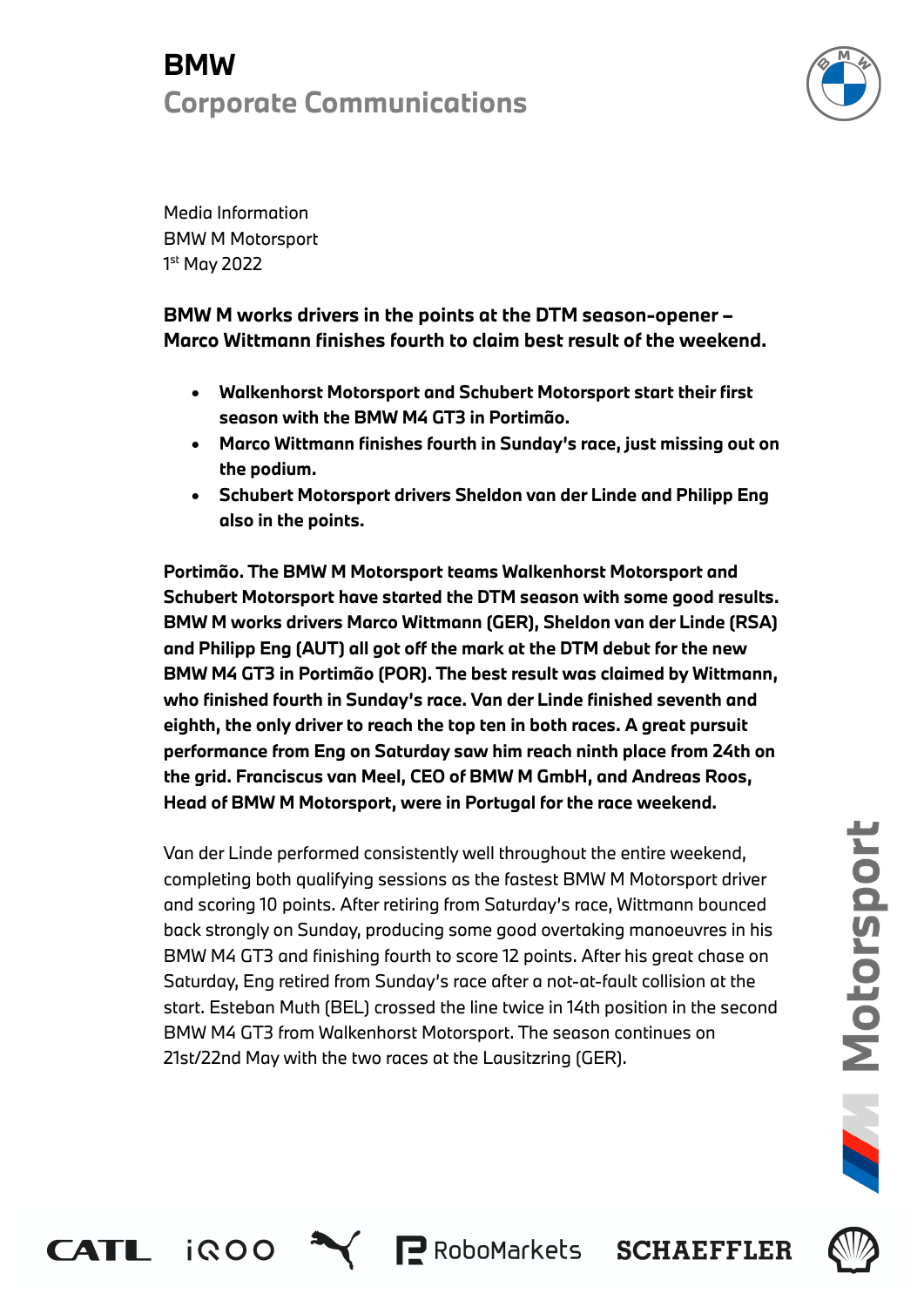# **BMW Corporate Communications**



## **Reactions to the DTM weekend in Portimão.**

**Andreas Roos (Head of BMW M Motorsport):** "That was a good, solid start for the BMW M4 GT3 in the DTM. On Sunday in particular, the qualifying session and the race revealed just how close the whole field is. Marco Wittmann was able to battle for a spot on the podium but unfortunately didn't quite make it. Overall, getting two cars into the top ten on each occasion was a performance that the drivers and teams can build on. However, the objective is to continue to improve so that we can soon see a BMW M Motorsport team member up on the podium. Congratulations to Walkenhorst Motorsport, Schubert Motorsport and the drivers on a good performance this weekend."

**Marco Wittmann (#11 BMW M4 GT3, Walkenhorst Motorsport):** "After a difficult start and the retirement in Saturday's race, finishing fourth on Sunday was a nice way to round off the weekend. For a while, I did hope to mount an attack on the podium but in the end, we didn't have the pace to reach the top three. Nonetheless, that is a result that we can build on and those are valuable points, looking at the season as a whole. At the moment, it's all about taking steps to improving our understanding of the new BMW M4 GT3 in all conditions, and bringing it into the right window of performance during races and in qualifying. We are moving in the right direction. Now I am looking forward to the Lausitzring weekend."

**Sheldon van der Linde (#31 BMW M4 GT3, Schubert Motorsport):** "That was a pretty good start to the season for me. Scoring points in both races is a good base. If you'd offered me that before the weekend, I'd have taken it. I am particularly pleased with our results in the qualifying sessions. We did pretty much as well as we could have done. Unfortunately, I lost ground at the start in both races, which I then had to claw back. That was very irritating and I think that I could have a lot better than eighth on Sunday. Nonetheless, I am pleased with the points in both races as this season will be about being as consistent as possible."

**Philipp Eng (#25 BMW M4 GT3, Schubert Motorsport):** "After some good testing and practice sessions, we really struggled over the race weekend, especially in qualifying. The balance of the car changed every time we put on a fresh set of tyres. We really have to find out why that happened, as starting way